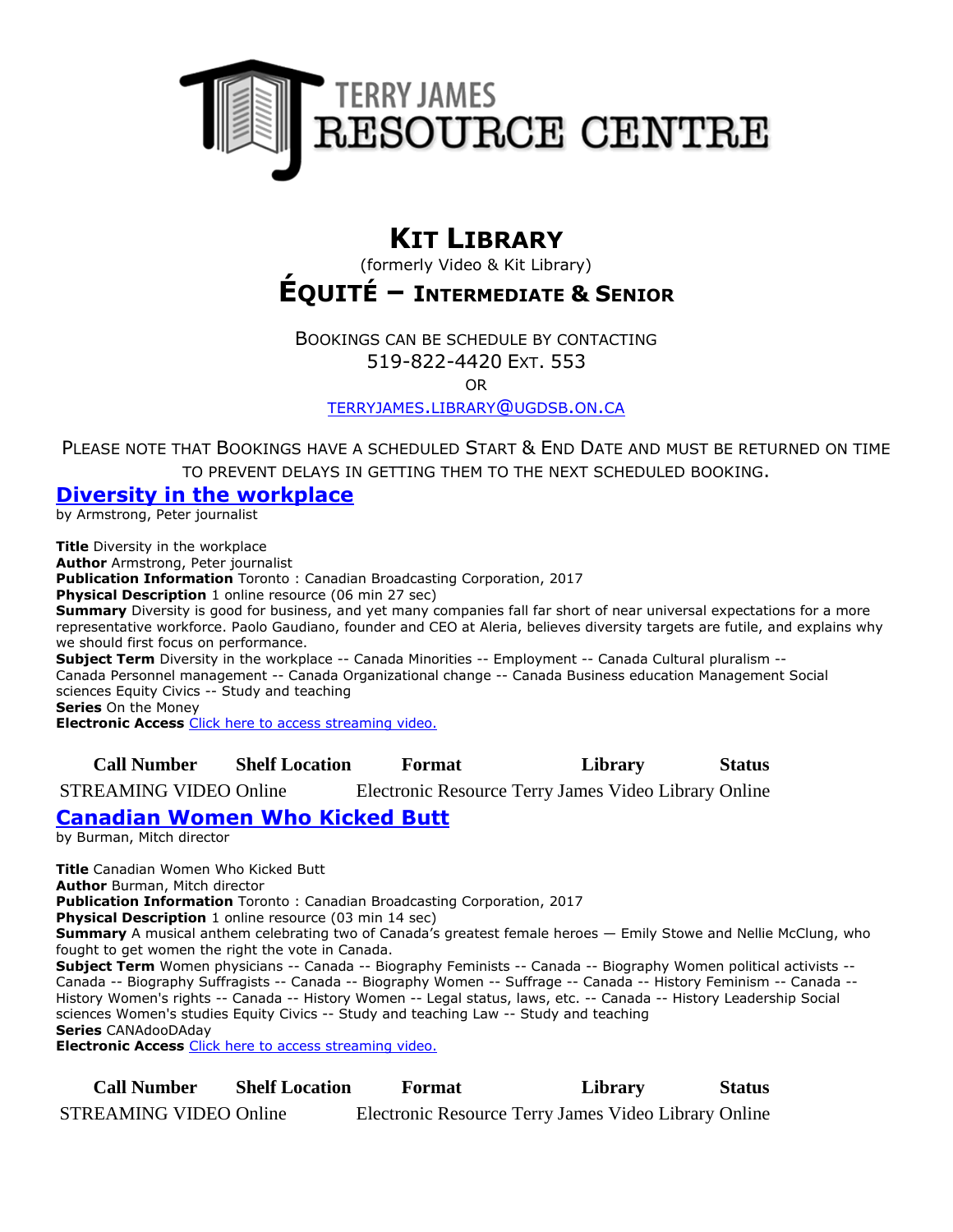# **#StandForCanada [Youth Challenge : Grade 5 students at Pleasantville](https://ug.ent.sirsidynix.net/client/en_CA/TJRtest/search/detailnonmodal/ent:$002f$002fSD_ILS$002f0$002fSD_ILS:306940/email?)  [Public School](https://ug.ent.sirsidynix.net/client/en_CA/TJRtest/search/detailnonmodal/ent:$002f$002fSD_ILS$002f0$002fSD_ILS:306940/email?)**

by Canadian Broadcasting Corporation

**Title** #StandForCanada Youth Challenge : Grade 5 students at Pleasantville Public School **Author** Canadian Broadcasting Corporation **Publication Information** Toronto : Canadian Broadcasting Corporation, 2017 **Physical Description** 1 online resource (03 min 16 sec) **Summary** This video was created by Grade 5 students in Ms. Mangat's class at Pleasantville Public School in Richmond Hill, Ontario, for our #StandForCanada Youth Challenge. Led by Glenn Marais, the students sing a song they wrote about the power of respect and equal treatment for all. **Subject Term** School contests -- Canada Youth -- Canada -- Attitudes Cultural pluralism -- Canada Songs, English -- Canada Social sciences Civics -- Study and teaching Equity Arts -- Study and teaching Music **Series** #StandForCanada

**Electronic Access** [Click here to access streaming video.](http://curio.ca/en/video/standforcanada-youth-challenge-grade-5-students-at-pleasantville-public-school-16124/)

## **Call Number Shelf Location Format Library Status**

STREAMING VIDEO Online Electronic Resource Terry James Video Library Online

### **[#StandForCanada Youth Challenge : Grade 8 students at A.J. Smeltzer](https://ug.ent.sirsidynix.net/client/en_CA/TJRtest/search/detailnonmodal/ent:$002f$002fSD_ILS$002f0$002fSD_ILS:306950/email?)  [Junior High](https://ug.ent.sirsidynix.net/client/en_CA/TJRtest/search/detailnonmodal/ent:$002f$002fSD_ILS$002f0$002fSD_ILS:306950/email?)**

by Canadian Broadcasting Corporation

**Title** #StandForCanada Youth Challenge : Grade 8 students at A.J. Smeltzer Junior High

**Author** Canadian Broadcasting Corporation

**Publication Information** Toronto : Canadian Broadcasting Corporation, 2017

**Physical Description** 1 online resource (04 min 59 sec)

**Summary** This video was created by Grade 8 students at A.J. Smeltzer Junior High in Sackville, Nova Scotia, for our #StandForCanada Youth Challenge. Their historical tour of multiculturalism calls on a diverse mix of respected and celebrated voices to reflect on why diversity is at the core of Canadian identity. These students were the only participants to submit their video in English and French!

**Subject Term** School contests -- Canada Youth -- Canada -- Attitudes National characteristics, Canadian Citizenship -- Canada Multiculturalism -- Canada Peacekeeping forces, Canadian Social sciences Civics -- Study and teaching Equity **Series** #StandForCanada

**Electronic Access** [Click here to access streaming video.](http://curio.ca/en/video/standforcanada-youth-challenge-grade-8-students-at-aj-smeltzer-junior-high-16136/)

**Call Number Shelf Location Format Library Status**

STREAMING VIDEO Online Electronic Resource Terry James Video Library Online

# **[The Skin We're In](https://ug.ent.sirsidynix.net/client/en_CA/TJRtest/search/detailnonmodal/ent:$002f$002fSD_ILS$002f0$002fSD_ILS:306985/email?)**

by Officer, Charles director

**Title** The Skin We're In **Author** Officer, Charles director **Publication Information** Toronto : Canadian Broadcasting Corporation, 2017

**Physical Description** 1 online resource (44 min 09 sec)

**Summary** Urgent, controversial and undeniably honest, The Skin We're In is a wake-up call to complacent Canadians. Racism is here. It is everywhere. It is us and we are it. Following celebrated journalist Desmond Cole as he researches his hotly anticipated book, this documentary from acclaimed director Charles Officer pulls back the curtain on racism in Canada. **Subject Term** Racism -- Canada Race discrimination -- Canada Black Canadians Political activists -- Canada Racial profiling in law enforcement -- Canada Police misconduct -- Canada Police brutality -- Canada Police-community relations -- Canada Social sciences Civics -- Study and teaching Social justice -- Study and teaching Equity **Series** Firsthand

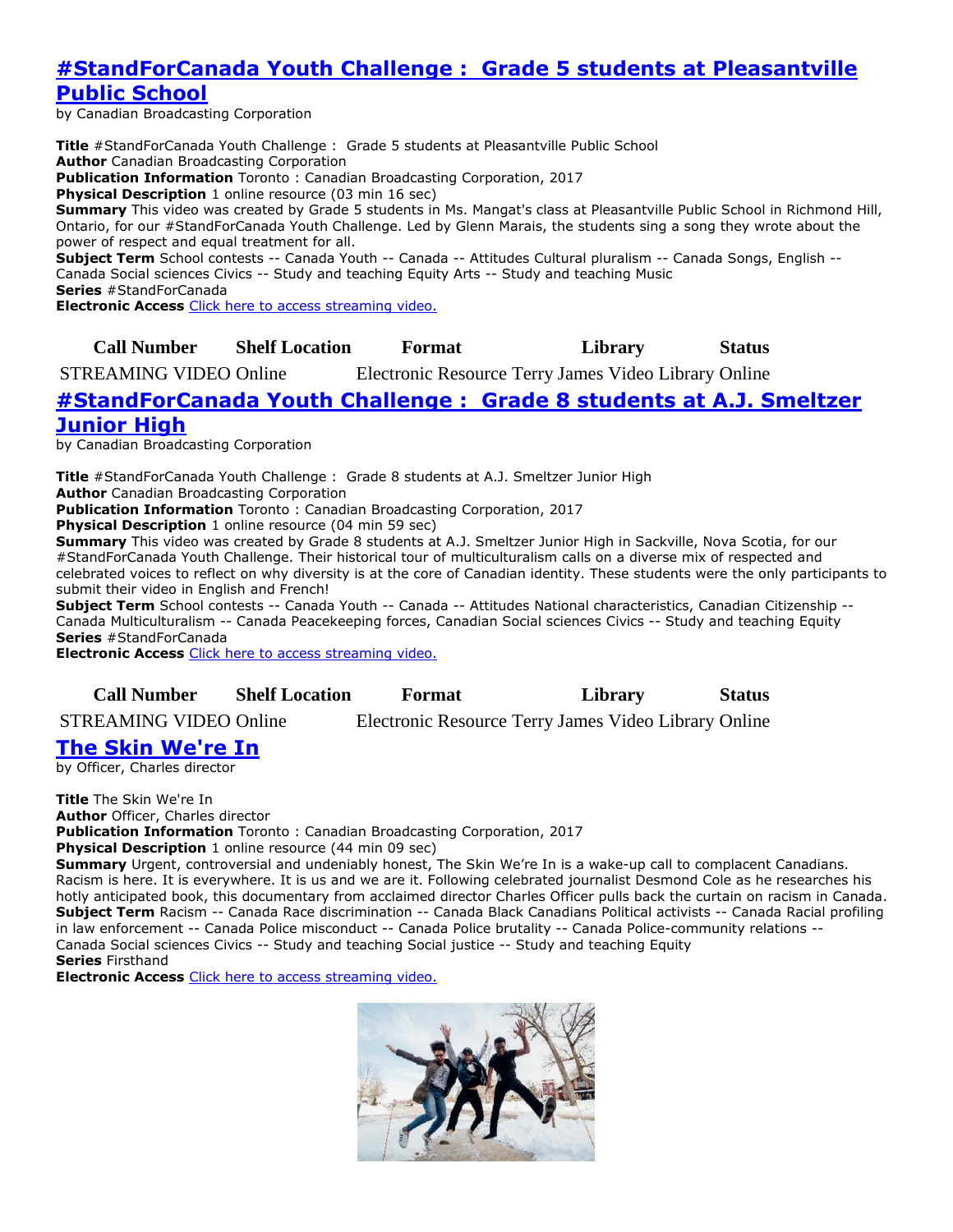# **[Should public schools use crowdfunding?](https://ug.ent.sirsidynix.net/client/en_CA/TJRtest/search/detailnonmodal/ent:$002f$002fSD_ILS$002f0$002fSD_ILS:307021/email?)**

by Hiscox, Heather journalist

**Title** Should public schools use crowdfunding? **Author** Hiscox, Heather journalist **Publication Information** Toronto : Canadian Broadcasting Corporation, 2017 **Physical Description** 1 online resource (08 min 52 sec) **Summary** Canadian public schools are using crowdfunding programs like myclassneeds to help secure the resources they need. But critics say the approach is a step towards privatization. Hear from voices on both sides of this issue. **Subject Term** Educational fund raising -- British Columbia Crowd funding -- British Columbia Education -- British Columbia - - Finance Educational innovations -- British Columbia Endowments -- Canada Business and education -- Canada Social sciences Education Equity Information technology **Series** The National

**Electronic Access** [Click here to access streaming video.](http://curio.ca/en/video/should-public-schools-use-crowdfunding-15969/)

**Call Number Shelf Location Format Library Status**

STREAMING VIDEO Online Electronic Resource Terry James Video Library Online

# **[Free Speech Under Attack](https://ug.ent.sirsidynix.net/client/en_CA/TJRtest/search/detailnonmodal/ent:$002f$002fSD_ILS$002f0$002fSD_ILS:307082/email?)**

by Reddekopp, Lorenda journalist

**Title** Free Speech Under Attack

**Author** Reddekopp, Lorenda journalist

**Publication Information** Toronto : Canadian Broadcasting Corporation, 2017

**Physical Description** 1 online resource (15 min 22 sec)

**Summary** Is free speech under fire on Canadian university campuses? Some say it's being stifled in the name of political correctness and reject the idea that speech should be limited to protect people. Others say lines need to be drawn with hate speech.

**Subject Term** College students -- Civil rights -- Canada Universities and colleges -- Canada Academic freedom -- Canada Freedom of expression -- Canada Freedom of speech -- Canada Censorship -- Canada Social sciences Equity Social justice -- Study and teaching Education

**Series** The National

**Electronic Access** [Click here to access streaming video.](http://curio.ca/en/video/free-speech-under-attack-15787/)

**Call Number Shelf Location Format Library Status**

STREAMING VIDEO Online Electronic Resource Terry James Video Library Online

# **[How Much Do You Know about Black History in Canada?](https://ug.ent.sirsidynix.net/client/en_CA/TJRtest/search/detailnonmodal/ent:$002f$002fSD_ILS$002f0$002fSD_ILS:307135/email?)**

by Parris, Amanda journalist

**Title** How Much Do You Know about Black History in Canada? **Author** Parris, Amanda journalist **Publication Information** Toronto : Canadian Broadcasting Corporation, 2017 **Physical Description** 1 online resource (50 min 18 sec)

**Summary** How much do we know about black history in Canada? Who were the key figures? What do we lose when we don't include black stories in our history? Moderated by Amanda Parris, host of Exhibitionists on CBC Arts, the panel includes: Nikki Clarke, Ontario Black History Society; Afua Cooper, Dalhousie University; Andrea Davis, York University; and Karen Flynn, University of Illinois, Urbana-Champaign.

**Subject Term** Black Canadians -- History Black Canadians -- Study and teaching Race discrimination -- Canada -- History Civil rights -- Canada -- History Social sciences Equity Social justice -- Study and teaching Education **Series** Canadian History: A Conversation **Electronic Access** [Click here to access streaming video.](http://curio.ca/en/video/how-much-do-you-know-about-black-history-in-canada-15292/)

**Call Number Shelf Location Format Library Status**

STREAMING VIDEO Online Electronic Resource Terry James Video Library Online

**[ViewPoint](https://ug.ent.sirsidynix.net/client/en_CA/TJRtest/search/detailnonmodal/ent:$002f$002fSD_ILS$002f0$002fSD_ILS:307136/email?)**

by Quammie, Bee journalist

**Title** ViewPoint **Author** Quammie, Bee journalist **Publication Information** Toronto : Canadian Broadcasting Corporation, 2017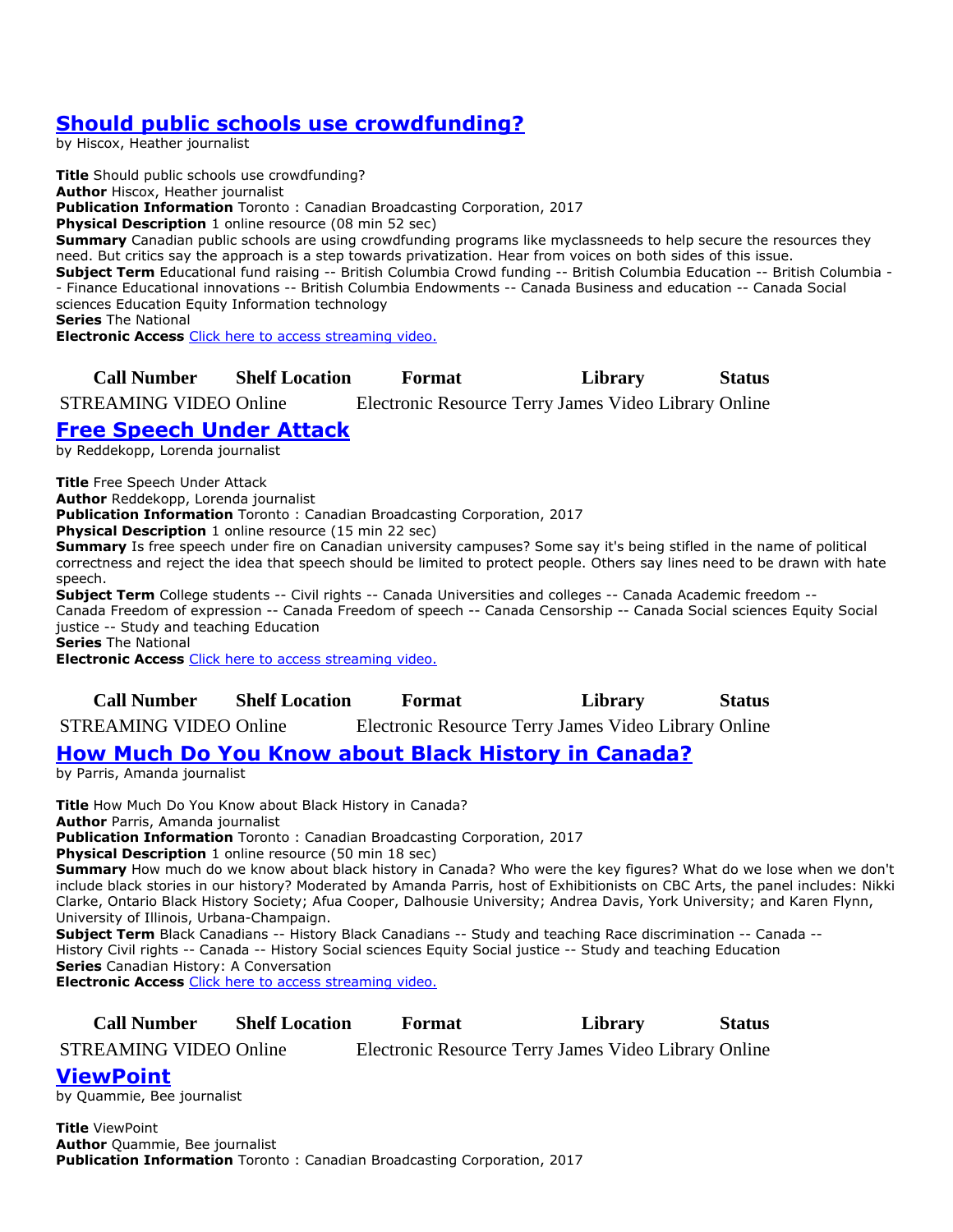#### **Physical Description** 1 online resource (02 min 52 sec)

**Summary** Writer Bee Quammie delves into Black History Month in Canada: "There is no benefit to treating black history like something that goes stale by March 1st, because Black Canadian history is Canadian history."

**Subject Term** Black History Month (Canada) Black Canadians -- History Race discrimination -- Canada -- History Civil rights -- Canada -- History Black Canadians -- Study and teaching Social sciences Equity Social justice -- Study and teaching Education

**Series** The National

**Electronic Access** [Click here to access streaming video.](http://curio.ca/en/video/viewpoint-why-its-time-for-black-history-month-to-go-15615/)

### **Call Number Shelf Location Format Library Status**

STREAMING VIDEO Online Electronic Resource Terry James Video Library Online

# **[New Identity \(1946-1970\)](https://ug.ent.sirsidynix.net/client/en_CA/TJRtest/search/detailnonmodal/ent:$002f$002fSD_ILS$002f0$002fSD_ILS:307163/email?)**

by Elwood, Tara producer

**Title** New Identity (1946-1970)

**Author** Elwood, Tara producer

**Publication Information** Toronto : Canadian Broadcasting Corporation, 2017 **Physical Description** 1 online resource (44 min 16 sec)

**Summary** Canada experiences a boom time after the war, but not all are happy with the status quo. They seek to reshape the country and challenge dark legacies of injustice. The circle of Confederation grows and Canada emerges as a complex and cosmopolitan nation on the world stage. Features stories/events include: Newfoundland joins Confederation, Viola Desmond and civil rights in Canada, residential schools and the fight over Blue Quills, the Richard Riots, the (not so) Quiet Revolution. Important note for teachers: This series is intended to be used in conjunction with the Canada: The Story of Us teacher guide that includes activities and primers expanding on themes raised in the series.

**Subject Term** Race discrimination -- Nova Scotia -- History Civil rights -- Nova Scotia -- History Civil rights -- Canada -- History Segregation -- Nova Scotia -- History Black Canadians -- History Indigenous peoples -- Canada -- Residential schools Indigenous children -- Crime against -- Canada Indigenous peoples -- Canada -- History Indigenous children -- Canada -- History Hockey -- Social aspects -- Québec (Province) Nationalism -- Québec (Province) -- History Terrorism -- Québec (Province) -- History Social sciences Political science Indigenous peoples -- Study and teaching -- Canada Equity Social justice -- Study and teaching Women's studies **Series** Canada: The Story of Us

**Electronic Access** [Click here to access streaming video.](http://curio.ca/en/video/new-identity-1946-1970-15268/)

#### **Call Number Shelf Location Format Library Status**

STREAMING VIDEO Online Electronic Resource Terry James Video Library Online

#### **[The Canadian Experiment \(1976-1999\)](https://ug.ent.sirsidynix.net/client/en_CA/TJRtest/search/detailnonmodal/ent:$002f$002fSD_ILS$002f0$002fSD_ILS:307164/email?)**

by Elwood, Tara producer

**Title** The Canadian Experiment (1976-1999)

**Author** Elwood, Tara producer

**Publication Information** Toronto : Canadian Broadcasting Corporation, 2017

**Physical Description** 1 online resource (44 min 16 sec)

**Summary** Canada seeks to navigate the complexities of its diverse population, keeping its borders open to those who have nowhere else to turn while trying to negotiate a new relationship with Indigenous peoples. This unique example of nationhood serves as an example for the world as Canada moves into the 21st century. Features stories/events include: the Vietnamese boat people, the Oka Crisis, Baltej Singh Dhillon's challenge to the RCMP uniform policy, John Amagoalik and the creation of Nunavut. Important note for teachers: This series is intended to be used in conjunction with the Canada: The Story of Us teacher guide that includes activities and primers expanding on themes raised in the series.

**Subject Term** CN Tower (Toronto, Ont.) Boat people -- Vietnam Refugees -- Vietnam Vietnamese -- Canada Refugees -- Canada Mohawk Indians -- Québec (Province) -- Kanesatake Indian Reserve -- Claims Mohawk Indians -- Québec (Province) -- Kanesatake Indian Reserve -- Government relations Indigenous peoples -- Canada -- Claims Indigenous peoples -- Canada -- Government relations Indigenous peoples -- Canada -- History Sikhs -- Civil rights -- Canada Sikhism -- Customs and practices Inuit -- Canada -- History Social sciences Indigenous peoples -- Study and teaching -- Canada Equity Inuit -- Canada -- Social life and customs Political science

**Series** Canada: The Story of Us

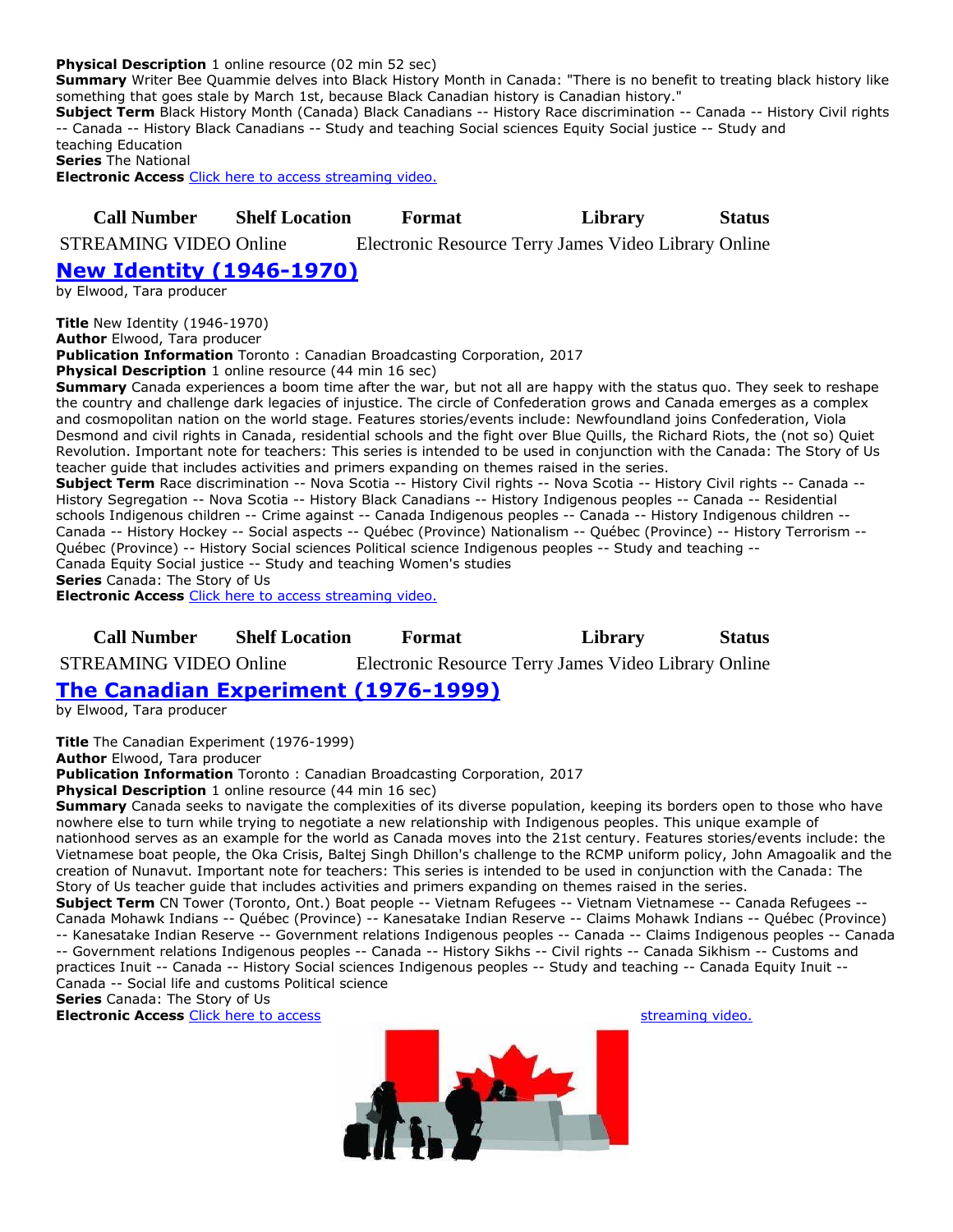## **[How Much Do You Know about the Roles Women Played in Canadian](https://ug.ent.sirsidynix.net/client/en_CA/TJRtest/search/detailnonmodal/ent:$002f$002fSD_ILS$002f0$002fSD_ILS:307166/email?)  [History?](https://ug.ent.sirsidynix.net/client/en_CA/TJRtest/search/detailnonmodal/ent:$002f$002fSD_ILS$002f0$002fSD_ILS:307166/email?)**

by Taruc, Marivel journalist

**Title** How Much Do You Know about the Roles Women Played in Canadian History? **Author** Taruc, Marivel journalist **Publication Information** Toronto : Canadian Broadcasting Corporation, 2017 **Physical Description** 1 online resource (40 min 41 sec) **Summary** Who were the key women in Canadian history? How well do we know their stories? Moderated by Marivel Taruc, host of CBC's Our Toronto, the panel includes: Pamela Sugiman, Ryerson University; Funke Aladejebi, York University; and Tarah Brookfield, Wilfrid Laurier University.

**Subject Term** Women -- History -- Study and teaching -- Canada Women -- Canada -- History Minority women -- Canada -- History Black Canadian women -- History Sex discrimination against women -- Canada -- History Race discrimination -- Canada -- History Leadership Social sciences Women's studies Gender studies Education Equity **Series** Canadian History: A Conversation

**Electronic Access** [Click here to access streaming video.](http://curio.ca/en/video/how-much-do-you-know-about-the-roles-women-played-in-canadian-history-15291/)

#### **Call Number Shelf Location Format Library Status**

STREAMING VIDEO Online Electronic Resource Terry James Video Library Online

# **[Teen photographer portrays homeless](https://ug.ent.sirsidynix.net/client/en_CA/TJRtest/search/detailnonmodal/ent:$002f$002fSD_ILS$002f0$002fSD_ILS:307178/email?)**

by Denbok, Leah subject

**Title** Teen photographer portrays homeless

**Author** Denbok, Leah subject

**Publication Information** Toronto : Canadian Broadcasting Corporation, 2017

**Physical Description** 1 online resource (10 min 21 sec)

**Summary** Meet Leah Denbok, a 17-year-old photographer from Collingwood, Ontario. She spent three years walking the streets in Toronto, Barrie and Kitchener, as well as in New York City, capturing the lives of the homeless with her photos. Many of the portraits will be featured in her book, Nowhere to Call Home — Photographs and Stories of the Homeless, with all proceeds going to the Barrie Bayside Mission Centre.

**Subject Term** Homeless persons -- Photographs Photography, Artistic Portrait photography Homeless persons -- Canada Homelessness -- Canada Photography Arts -- Study and teaching Art Social sciences Equity **Series** The National

**Electronic Access** [Click here to access streaming video.](http://curio.ca/en/video/teen-photographer-portrays-homeless-15376/)

| <b>Call Number</b> | <b>Shelf Location</b> | Format | Library | Status |
|--------------------|-----------------------|--------|---------|--------|
|--------------------|-----------------------|--------|---------|--------|

STREAMING VIDEO Online Electronic Resource Terry James Video Library Online

### **[Women Priests](https://ug.ent.sirsidynix.net/client/en_CA/TJRtest/search/detailnonmodal/ent:$002f$002fSD_ILS$002f0$002fSD_ILS:307246/email?)**

by Purdon, Nick journalist

**Title** Women Priests **Author** Purdon, Nick journalist **Publication Information** Toronto : Canadian Broadcasting Corporation, 2017 **Physical Description** 1 online resource (14 min 59 sec) **Summary** There is a growing movement toward welcoming women to serve as priests in the Catholic Church; at the same time there is increasing resistance to the idea. **Subject Term** Women priests -- Canada Women clergy -- Canada Ordination of women -- Catholic Church Women in the Catholic Church -- Canada Vocation (in religious orders, congregations, etc.) Women -- Religious aspects -- Catholic Church Social sciences Religion and ethics Women's studies Equity **Series** The National **Electronic Access** [Click here to access streaming video.](http://curio.ca/en/video/women-priests-15375/)

**Call Number Shelf Location Format Library Status**

STREAMING VIDEO Online Electronic Resource Terry James Video Library Online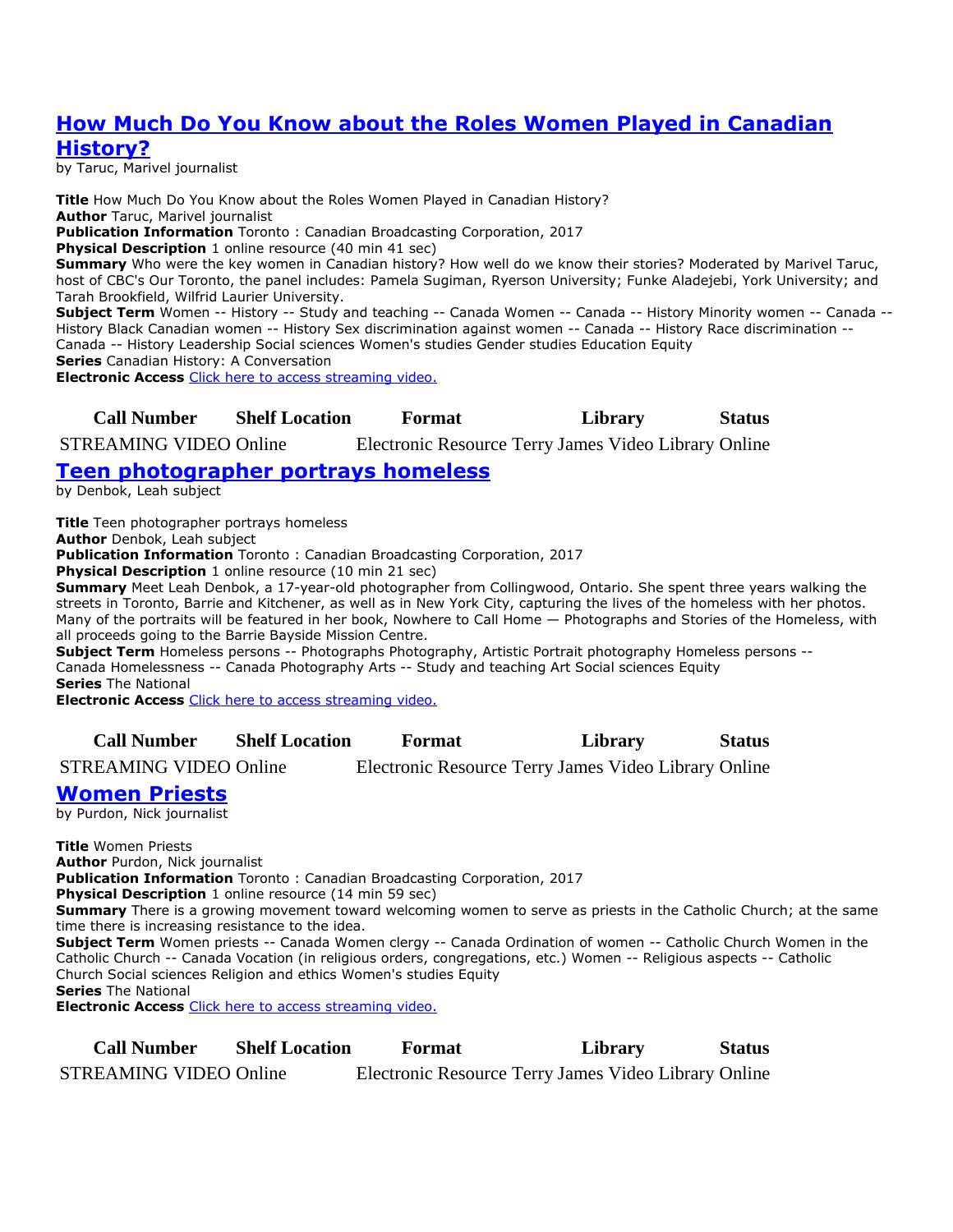# **[Fighting Sexism](https://ug.ent.sirsidynix.net/client/en_CA/TJRtest/search/detailnonmodal/ent:$002f$002fSD_ILS$002f0$002fSD_ILS:307247/email?)**

by Armstrong, Peter host

**Title** Fighting Sexism

**Author** Armstrong, Peter host

**Publication Information** Toronto : Canadian Broadcasting Corporation, 2017

**Physical Description** 1 online resource (06 min 29 sec)

**Summary** Keith Mann did a great job of getting the online marketplace Witchsy up and running — except he's a complete fabrication created by company co-founders Penelope Gazin and Kate Dwyer who were finding that sexism was a barrier to their progress as a start-up.

**Subject Term** Sex role in the work environment -- United States Sex discrimination in employment -- United States Sex discrimination against women -- United States Male domination (Social structure) -- United States New business enterprises - - United States High technology industries -- United States Internet industry -- United States Social sciences Gender studies Women's studies Equity Business education Entrepreneurship Information technology Technology **Series** On the Money

**Electronic Access** [Click here to access streaming video.](http://curio.ca/en/video/fighting-sexism-15345/)

### **Call Number Shelf Location Format Library Status**

STREAMING VIDEO Online Electronic Resource Terry James Video Library Online

## **[We Are Canada, Episode 1](https://ug.ent.sirsidynix.net/client/en_CA/TJRtest/search/detailnonmodal/ent:$002f$002fSD_ILS$002f0$002fSD_ILS:307270/email?)**

by Dryden, Ken 1947- producer

**Title** We Are Canada, Episode 1

**Author** Dryden, Ken 1947- producer

**Publication Information** Toronto : Canadian Broadcasting Corporation, 2017

**Physical Description** 1 online resource (44 min 08 sec)

**Summary** This opening episode of We Are Canada features a 25-year-old who's creating a global roadmap for accessibility, two cousins with an innovative idea for feeding Canada's hungry kids, plus more! Featuring Dr. Shawna Pandya, Sarah Polley, Jeremy Bryant, Andrew Hall and Maayan Ziv.

**Subject Term** Women photographers -- Canada People with disabilities -- Canada Barrier-free design -- Canada People with disabilities -- Effect of technological innovations on Children -- Nutrition -- Canada Children -- Health and hygiene -- Canada Voluntarism -- Canada Women astronauts -- Canada Astronauts -- Training -- Canada Space medicine Leadership Social sciences Civics -- Study and teaching Equity Social justice -- Study and teaching Arts -- Study and teaching Photography Nutrition -- Study and teaching Science Space sciences Technology

**Series** We Are Canada

**Electronic Access** [Click here to access streaming video.](http://curio.ca/en/video/we-are-canada-episode-1-14545/)

| <b>Call Number</b> | <b>Shelf Location</b> | Format | Library | <b>Status</b> |
|--------------------|-----------------------|--------|---------|---------------|
|--------------------|-----------------------|--------|---------|---------------|

STREAMING VIDEO Online Electronic Resource Terry James Video Library Online

# **[Will protests hurt President Trump?](https://ug.ent.sirsidynix.net/client/en_CA/TJRtest/search/detailnonmodal/ent:$002f$002fSD_ILS$002f0$002fSD_ILS:307356/email?)**

by Mesley, Wendy host

**Title** Will protests hurt President Trump? **Author** Mesley, Wendy host

**Publication Information** Toronto : Canadian Broadcasting Corporation, 2017

**Physical Description** 1 online resource (13 min 01 sec)

**Summary** After a huge turnout for women's marches all over the world, The National's Wendy Mesley asks Sunday Talk panelists: should Trump be scared? Has Trump managed to reawaken the left? Should the protesters back off and give him a chance? Panelists include: Jonathan Kay, editor-in-chief at The Walrus magazine; Supriya Dwivedi, political commentator and radio talk show host; and Hadiya Rodrique, lawyer and women's issues scholar.

**Subject Term** Women's rights -- United States Presidents -- United States -- Election -- 2016 Political planning -- United States Social sciences World history Political science Women's studies Civics -- Study and teaching Social justice -- Study and teaching Equity

**Series** The National

| <b>Call Number</b>            | <b>Shelf Location</b> | Format                                               | Library | <b>Status</b> |
|-------------------------------|-----------------------|------------------------------------------------------|---------|---------------|
| <b>STREAMING VIDEO Online</b> |                       | Electronic Resource Terry James Video Library Online |         |               |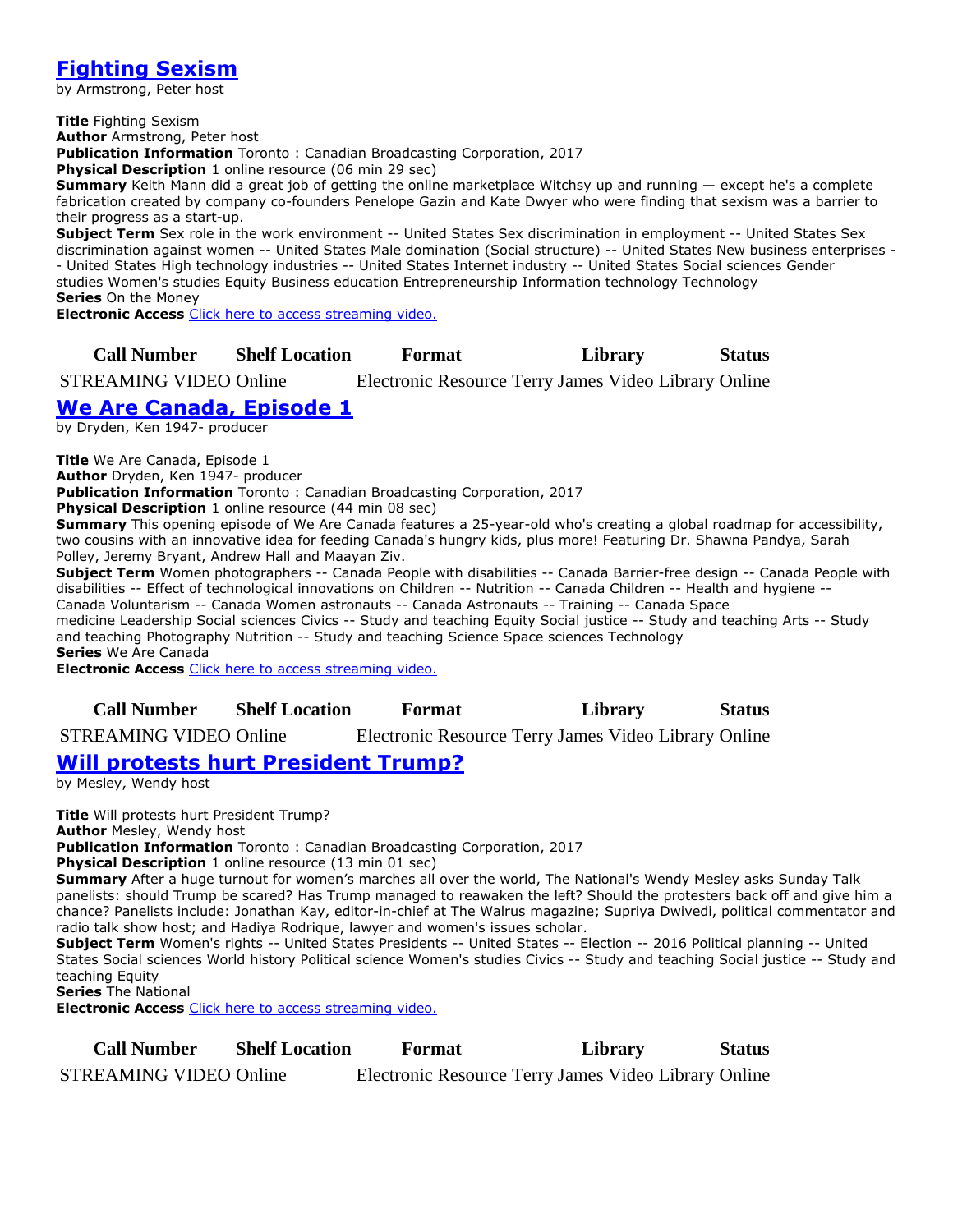# **[We Are Canada, Episode 2](https://ug.ent.sirsidynix.net/client/en_CA/TJRtest/search/detailnonmodal/ent:$002f$002fSD_ILS$002f0$002fSD_ILS:307395/email?)**

by Dryden, Ken 1947- producer

**Title** We Are Canada, Episode 2

**Author** Dryden, Ken 1947- producer

**Publication Information** Toronto : Canadian Broadcasting Corporation, 2017

**Physical Description** 1 online resource (44 min 08 sec)

**Summary** A former athlete-turned champion of alternative medical research after an MS diagnosis, a ground-breaking intuitive robotic arm, and an ingenious venture to help those with cognitive needs. In this episode: Nadia Hamilton, Crystal Phillips and Charles DeGuire.

**Subject Term** Women speed skaters -- Canada Nervous system -- Diseases -- Treatment Research grants -- Canada Fund raising -- Canada Robotics in medicine -- Canada Rehabilitation technology People with disabilities -- Rehabilitation -- Technological innovations Mobile apps -- Canada People with disabilities -- Orientation and mobility -- Technological innovations People with disabilities -- Effect of technological innovations on Technology -- Social aspects Leadership Social sciences Civics -- Study and teaching Equity Science Medical sciences Technology Robotics **Series** We Are Canada

**Electronic Access** [Click here to access streaming video.](http://curio.ca/en/video/we-are-canada-episode-2-14551/)

#### **Call Number Shelf Location Format Library Status**

STREAMING VIDEO Online Electronic Resource Terry James Video Library Online

### **[Women's March on Washington : Stronger Together. March 2017](https://ug.ent.sirsidynix.net/client/en_CA/TJRtest/search/detailnonmodal/ent:$002f$002fSD_ILS$002f0$002fSD_ILS:312991/email?)**

by Serapio, Michael host

**Title** Women's March on Washington : Stronger Together. March 2017

**Author** Serapio, Michael host

**Publication Information** Toronto : Canadian Broadcasting Corporation, 2017

**Physical Description** 1 online resource (20 min 53 sec)

**Summary** The election of President Donald Trump deeply divided the United States. Just a day after his swearing-in ceremony, more than one million people took to the streets around the world to protest. Washington was ground zero. The Women's March on Washington saw an unprecedented number of marchers turn out. They were there to ensure the new administration did not erode women's rights. Marchers also gathered in Canadian cities to show their solidarity with their American sisterhood.

**Subject Term** Women's rights -- United States Women's rights -- Canada Political planning -- United States Social sciences World history Political science Women's studies Civics -- Study and teaching Social justice -- Study and teaching Equity

**Series** News in Review

**Electronic Access** [Click here to access streaming video.](http://curio.ca/en/video/womens-march-on-washington-stronger-together-14115/)

**Call Number Shelf Location Format Library Status**

STREAMING VIDEO Online Electronic Resource Terry James Video Library Online

#### **[Wingman](https://ug.ent.sirsidynix.net/client/en_CA/TJRtest/search/detailnonmodal/ent:$002f$002fSD_ILS$002f0$002fSD_ILS:307560/email?)**

by Fecan, Ivan producer

**Title** Wingman

**Author** Fecan, Ivan producer

**Publication Information** Toronto : Canadian Broadcasting Corporation, 2016

**Physical Description** 1 online resource (21 min 53 sec)

**Summary** Mr. Chin asks Mr. Kim to be his wingman on a date, which is fine until Mrs. Kim tags along. Janet asks Jung to help her fix a dripping pipe at the store, but the repair is interrupted by an intruder.

**Subject Term** Convenience stores -- Ontario -- Toronto Family-owned business enterprises -- Ontario -- Toronto Korean Canadians -- Ontario -- Toronto Cultural pluralism -- Ontario -- Toronto Reconciliation Multiculturalism -- Canada English language -- Study and teaching English language -- Study and teaching as a second language -- Immersion method Social sciences Equity Multicultural education Civics -- Study and teaching

**Series** Kim's Convenience

| <b>Call Number</b>            | <b>Shelf Location</b> | Format                                               | Library | <b>Status</b> |
|-------------------------------|-----------------------|------------------------------------------------------|---------|---------------|
| <b>STREAMING VIDEO Online</b> |                       | Electronic Resource Terry James Video Library Online |         |               |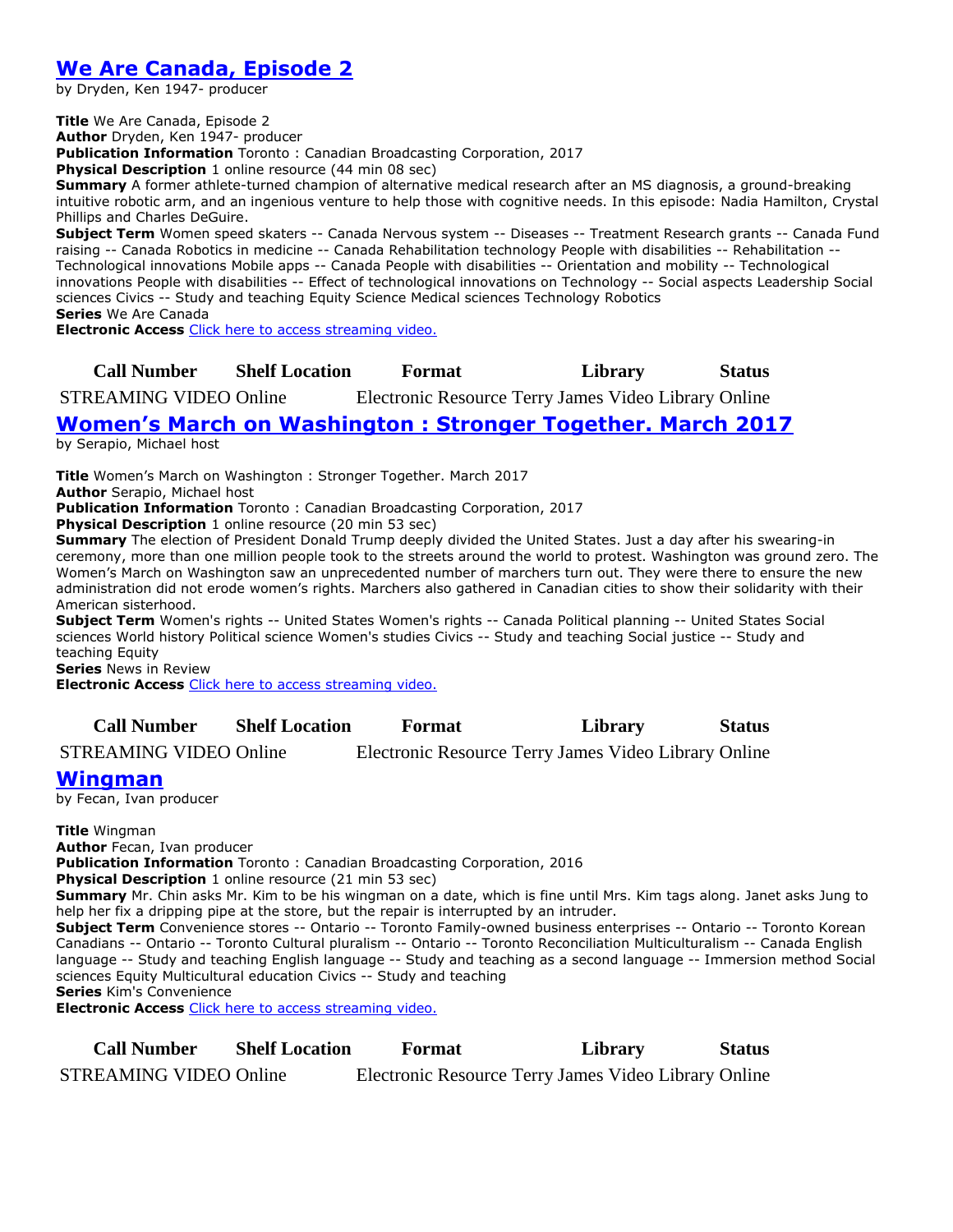# **[Rude Kid](https://ug.ent.sirsidynix.net/client/en_CA/TJRtest/search/detailnonmodal/ent:$002f$002fSD_ILS$002f0$002fSD_ILS:307561/email?)**

by Fecan, Ivan producer

**Title** Rude Kid **Author** Fecan, Ivan producer **Publication Information** Toronto : Canadian Broadcasting Corporation, 2016 **Physical Description** 1 online resource (21 min 53 sec) **Summary** Mr. Kim disciplines Janet's professor's kid, with unexpected results for Janet. Jung discovers that Kimchee has found a questionable way to make extra money. **Subject Term** Convenience stores -- Ontario -- Toronto Family-owned business enterprises -- Ontario -- Toronto Korean Canadians -- Ontario -- Toronto Cultural pluralism -- Ontario -- Toronto Reconciliation Multiculturalism -- Canada English

language -- Study and teaching English language -- Study and teaching as a second language -- Immersion method Social sciences Equity Multicultural education Civics -- Study and teaching **Series** Kim's Convenience

**Electronic Access** [Click here to access streaming video.](http://curio.ca/en/video/rude-kid-12702/)

### **Call Number Shelf Location Format Library Status**

STREAMING VIDEO Online Electronic Resource Terry James Video Library Online

### **[Gay Discount](https://ug.ent.sirsidynix.net/client/en_CA/TJRtest/search/detailnonmodal/ent:$002f$002fSD_ILS$002f0$002fSD_ILS:307562/email?)**

by Fecan, Ivan producer

**Title** Gay Discount

**Author** Fecan, Ivan producer

**Publication Information** Toronto : Canadian Broadcasting Corporation, 2016

**Physical Description** 1 online resource (21 min 53 sec)

**Summary** In the premiere episode of Kim's Convenience, the adaptation of Ins Choi's award-winning Canadian play, Mr. Kim offers a gay discount at the store, while Mrs. Kim tries to find Janet a cool — Christian — Korean boyfriend. **Subject Term** Convenience stores -- Ontario -- Toronto Family-owned business enterprises -- Ontario -- Toronto Korean Canadians -- Ontario -- Toronto Cultural pluralism -- Ontario -- Toronto Reconciliation Multiculturalism -- Canada English language -- Study and teaching English language -- Study and teaching as a second language -- Immersion method Social sciences Equity Multicultural education Civics -- Study and teaching **Series** Kim's Convenience

**Electronic Access** [Click here to access streaming video.](http://curio.ca/en/video/gay-discount-12415/)

| <b>Call Number</b> | <b>Shelf Location</b> | Format | Library | <b>Status</b> |
|--------------------|-----------------------|--------|---------|---------------|
|--------------------|-----------------------|--------|---------|---------------|

STREAMING VIDEO Online Electronic Resource Terry James Video Library Online

#### **[Janet's Photos](https://ug.ent.sirsidynix.net/client/en_CA/TJRtest/search/detailnonmodal/ent:$002f$002fSD_ILS$002f0$002fSD_ILS:307563/email?)**

by Fecan, Ivan producer

**Title** Janet's Photos **Author** Fecan, Ivan producer **Publication Information** Toronto : Canadian Broadcasting Corporation, 2016 **Physical Description** 1 online resource (21 min 53 sec) **Summary** Mr. Kim gets competitive with Janet over who is the better photographer. When Jung applies for a promotion it has a surprising effect on Mrs. Kim and Kimchee. **Subject Term** Convenience stores -- Ontario -- Toronto Family-owned business enterprises -- Ontario -- Toronto Korean Canadians -- Ontario -- Toronto Cultural pluralism -- Ontario -- Toronto Reconciliation Multiculturalism -- Canada English language -- Study and teaching English language -- Study and teaching as a second language -- Immersion method Social sciences Equity Multicultural education Civics -- Study and teaching **Series** Kim's Convenience **Electronic Access** [Click here to access streaming video.](http://curio.ca/en/video/janets-photos-12416/)

**Call Number Shelf Location Format Library Status**

STREAMING VIDEO Online Electronic Resource Terry James Video Library Online

**[Ddong Chim](https://ug.ent.sirsidynix.net/client/en_CA/TJRtest/search/detailnonmodal/ent:$002f$002fSD_ILS$002f0$002fSD_ILS:307564/email?)**

by Fecan, Ivan producer

**Title** Ddong Chim **Author** Fecan, Ivan producer **Publication Information** Toronto : Canadian Broadcasting Corporation, 2016 **Physical Description** 1 online resource (21 min 53 sec) **Summary** Jung draws the wrong kind of attention from his boss when he gives Kimchee a Korean wedgie at work. Mr. Kim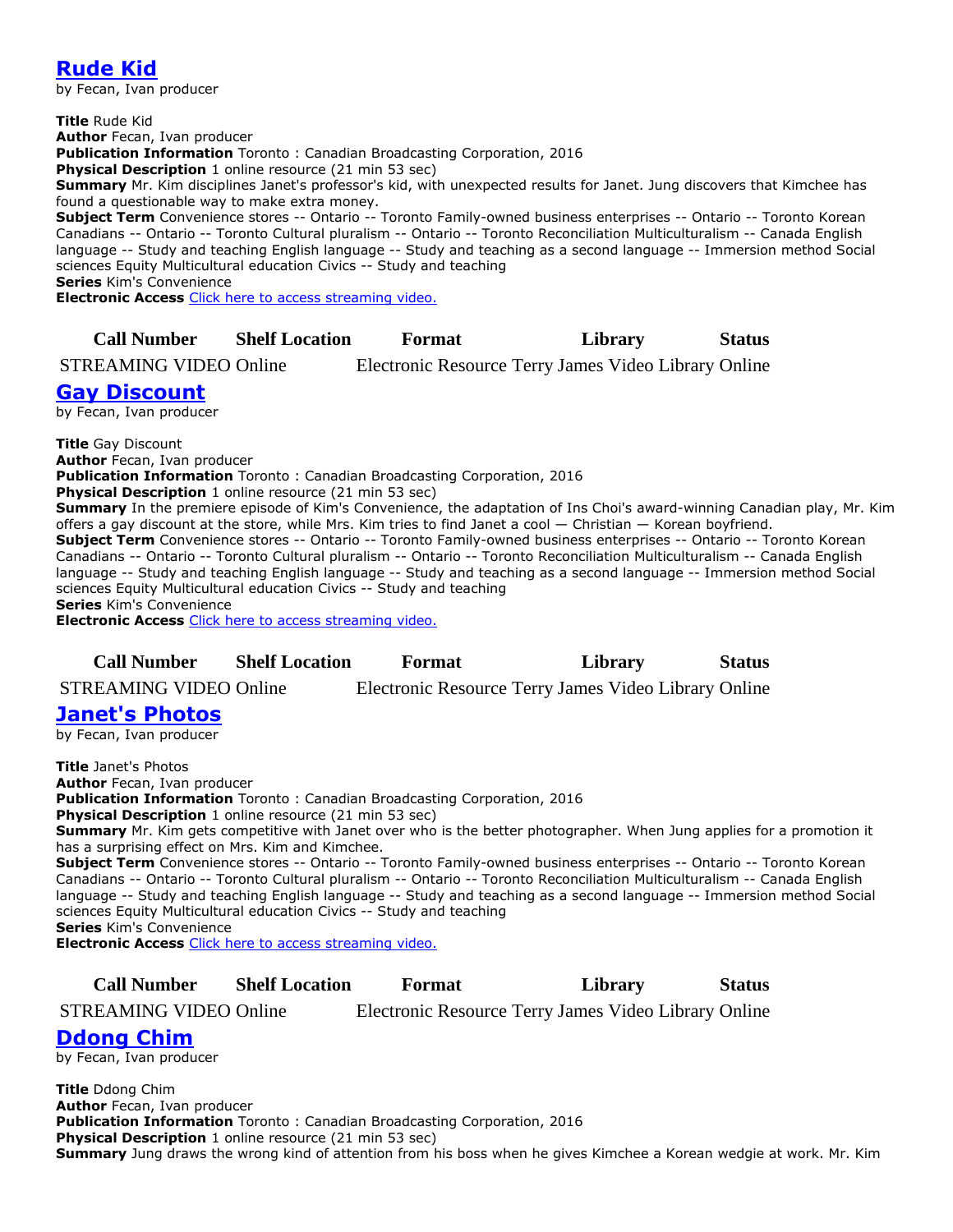commissions Janet's friend Gerald to take his photo instead of asking Janet.

**Subject Term** Convenience stores -- Ontario -- Toronto Family-owned business enterprises -- Ontario -- Toronto Korean Canadians -- Ontario -- Toronto Cultural pluralism -- Ontario -- Toronto Reconciliation Multiculturalism -- Canada English language -- Study and teaching English language -- Study and teaching as a second language -- Immersion method Social sciences Equity Multicultural education Civics -- Study and teaching

**Series** Kim's Convenience

**Electronic Access** [Click here to access streaming video.](http://curio.ca/en/video/ddong-chim-12417/)

**Call Number Shelf Location Format Library Status**

STREAMING VIDEO Online Electronic Resource Terry James Video Library Online

#### **[Frank & Nayoung](https://ug.ent.sirsidynix.net/client/en_CA/TJRtest/search/detailnonmodal/ent:$002f$002fSD_ILS$002f0$002fSD_ILS:307565/email?)**

by Fecan, Ivan producer

**Title** Frank & Nayoung

**Author** Fecan, Ivan producer

**Publication Information** Toronto : Canadian Broadcasting Corporation, 2016

**Physical Description** 1 online resource (21 min 53 sec)

**Summary** Mr. Kim is frustrated with Frank, a repairman who talks too much, while Janet's cousin Nayoung visits from Korea, challenging Janet's sense of what it means to be "Korean."

**Subject Term** Convenience stores -- Ontario -- Toronto Family-owned business enterprises -- Ontario -- Toronto Korean Canadians -- Ontario -- Toronto Cultural pluralism -- Ontario -- Toronto Reconciliation Multiculturalism -- Canada English language -- Study and teaching English language -- Study and teaching as a second language -- Immersion method Social sciences Equity Multicultural education Civics -- Study and teaching

**Series** Kim's Convenience

**Electronic Access** [Click here to access streaming video.](http://curio.ca/en/video/frank-nayoung-12418/)

#### **Call Number Shelf Location Format Library Status**

STREAMING VIDEO Online Electronic Resource Terry James Video Library Online

## **[Cindy Blackstock](https://ug.ent.sirsidynix.net/client/en_CA/TJRtest/search/detailnonmodal/ent:$002f$002fSD_ILS$002f0$002fSD_ILS:307628/email?)**

by Mansbridge, Peter journalist

**Title** Cindy Blackstock

**Author** Mansbridge, Peter journalist

**Publication Information** Toronto : Canadian Broadcasting Corporation, 2016

**Physical Description** 1 online resource (21 min 21 sec)

**Summary** Peter Mansbridge sits down with Cindy Blackstock about her work advocating for the equal treatment and funding for aboriginal and First Nations children.

**Subject Term** Indigenous children -- Care -- Canada Indigenous children -- Services for -- Canada Indigenous children -- Canada -- Social conditions Indigenous children -- Government policy -- Canada Child welfare -- Canada Children's rights -- Canada Racism -- Canada Social sciences Indigenous peoples -- Study and teaching -- Canada Social justice -- Study and teaching Equity Child health services Family services **Series** Mansbridge One on One

**Electronic Access** [Click here to access streaming video.](http://curio.ca/en/video/cindy-blackstock-8500/)

**Call Number Shelf Location Format Library Status**

STREAMING VIDEO Online Electronic Resource Terry James Video Library Online

## **[Nadine Caron : Canada's first female Indigenous surgeon](https://ug.ent.sirsidynix.net/client/en_CA/TJRtest/search/detailnonmodal/ent:$002f$002fSD_ILS$002f0$002fSD_ILS:307630/email?)**

by Mansbridge, Peter journalist

**Title** Nadine Caron : Canada's first female Indigenous surgeon

**Author** Mansbridge, Peter journalist

**Publication Information** Toronto : Canadian Broadcasting Corporation, 2016

**Physical Description** 1 online resource (22 min 21 sec)

**Summary** Nadine Caron is Canada's first female Indigenous general surgeon. As she explains to in her conversation with Peter Mansbridge, that hasn't shielded her from encountering racism in Canada's health-care system.

**Subject Term** Medicine -- Practice -- Canada Indigenous peoples -- Health and hygiene -- Canada Indigenous peoples -- Medical care -- Canada Indigenous peoples -- Services for -- Canada Health services accessibility -- Canada Indigenous peoples -- Canada -- Social conditions Health and race -- Canada Health -- Social aspects -- Canada Racism -- Health aspects -- Canada Equality -- Health aspects -- Canada Social sciences Indigenous peoples -- Study and teaching -- Canada Equity Social justice -- Study and teaching Health education Health services administration Medical sciences **Series** Mansbridge One on One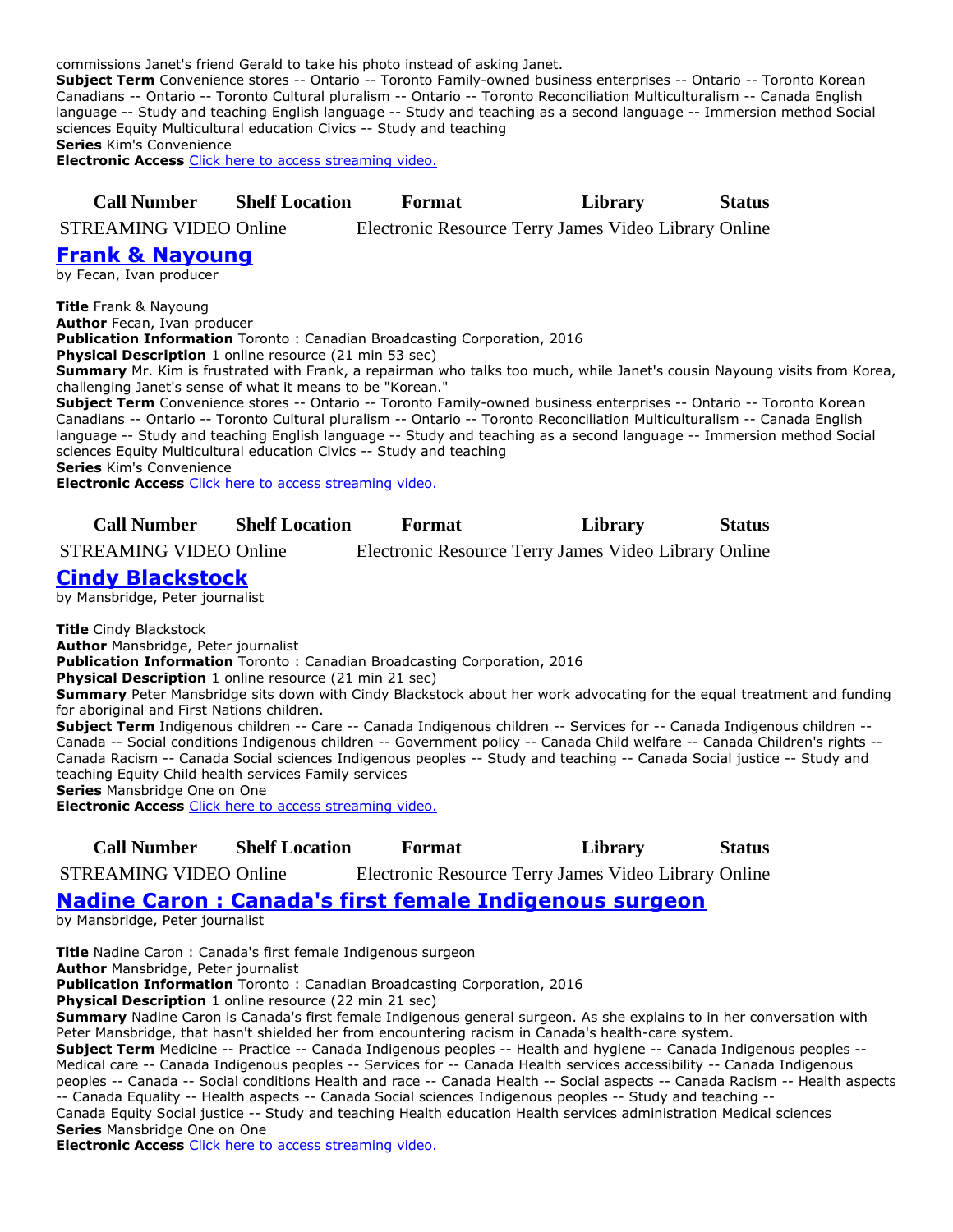**Call Number Shelf Location Format Library Status**

STREAMING VIDEO Online Electronic Resource Terry James Video Library Online

**Wab Kinew on La Loche [and Discrimination Against First Nations Children](https://ug.ent.sirsidynix.net/client/en_CA/TJRtest/search/detailnonmodal/ent:$002f$002fSD_ILS$002f0$002fSD_ILS:307645/email?)**

by Mesley, Wendy journalist

**Title** Wab Kinew on La Loche and Discrimination Against First Nations Children **Author** Mesley, Wendy journalist **Publication Information** Toronto : Canadian Broadcasting Corporation, 2016 **Physical Description** 1 online resource (07 min 14 sec) **Summary** Wab Kinew discusses the recent school shooting in La Loche, Saskatchewan and a ruling that Canada discriminates against First Nation children. **Subject Term** Indigenous children -- Care -- Canada Indigenous children -- Services for -- Canada Indigenous children -- Canada -- Social conditions Indigenous children -- Government policy -- Canada Child welfare -- Canada Children's rights -- Canada Race discrimination -- Canada Indigenous peoples -- Canada, Northern -- Social conditions Indigenous peoples -- Canada -- Social conditions Social sciences Indigenous peoples -- Study and teaching -- Canada Social justice -- Study and teaching Equity **Series** The National

**Electronic Access** [Click here to access streaming video.](http://curio.ca/en/video/wab-kinew-on-la-loche-and-discrimination-against-first-nations-children-15296/)

| <b>Call Number</b> | <b>Shelf Location</b> | Format | Library | <b>Status</b> |
|--------------------|-----------------------|--------|---------|---------------|
|--------------------|-----------------------|--------|---------|---------------|

STREAMING VIDEO Online Electronic Resource Terry James Video Library Online

# **[Rick Hansen](https://ug.ent.sirsidynix.net/client/en_CA/TJRtest/search/detailnonmodal/ent:$002f$002fSD_ILS$002f0$002fSD_ILS:307657/email?)**

by Hansen, Rick 1957- subject

**Title** Rick Hansen

**Author** Hansen, Rick 1957- subject

**Publication Information** Toronto : Canadian Broadcasting Corporation, 2016

**Physical Description** 1 online resource (22 min 22 sec)

**Summary** Almost 30 years after he circled the globe to raise funds for spinal chord research — a cause his foundation continues to pursue today — Peter Mansbridge catches up with a man who is both one of Canada's most admired individuals and most prominent wheelchair athletes.

**Subject Term** People with disabilities -- Canada Paraplegics -- Canada People with disabilities -- Civil rights -- Canada Athletes with disabilities -- Canada Wheelchair sports -- Canada Sports for people with disabilities -- Canada Spinal cord -- Wounds and injuries People with disabilities -- Employment -- Canada Employees -- Recruiting -- Canada Barrier-free design -- Canada Social sciences Equity Sports Leadership

**Series** Mansbridge One on One

**Electronic Access** [Click here to access streaming video.](http://curio.ca/en/video/rick-hansen-12937/)

**Call Number Shelf Location Format Library Status**

STREAMING VIDEO Online Electronic Resource Terry James Video Library Online

# **[Deeply Rooted](https://ug.ent.sirsidynix.net/client/en_CA/TJRtest/search/detailnonmodal/ent:$002f$002fSD_ILS$002f0$002fSD_ILS:307681/email?)**

by Cazhhmere director

**Title** Deeply Rooted **Author** Cazhhmere director **Publication Information** Toronto : Canadian Broadcasting Corporation, 2016 **Physical Description** 1 online resource (23 min 09 sec) **Summary** Filmmaker Cazhhmere is a seventh-generation black Canadian. Despite this deep history, she's constantly asked

to explain where she's from — even though the answer is always "Canada." Cazhhmere is a proud Canadian. Her ancestors were among the first black settlers to come to Canada — her family has spent hundreds of years weaving itself into the fabric of our nation. Despite this deep history, Cazhhmere is constantly questioned about where she is originally from. In Deeply Rooted, Cazhhmere will change your perception of what a multi-generational Canadian family looks like. In a country that is widely known for being a "global melting pot," our nation can easily forget that not every person of colour is a newcomer to Canada.

**Subject Term** Black Canadians -- History Black Canadians -- Nova Scotia -- History Social sciences Equity Social justice -- Study and teaching

**Series** CBC Short Docs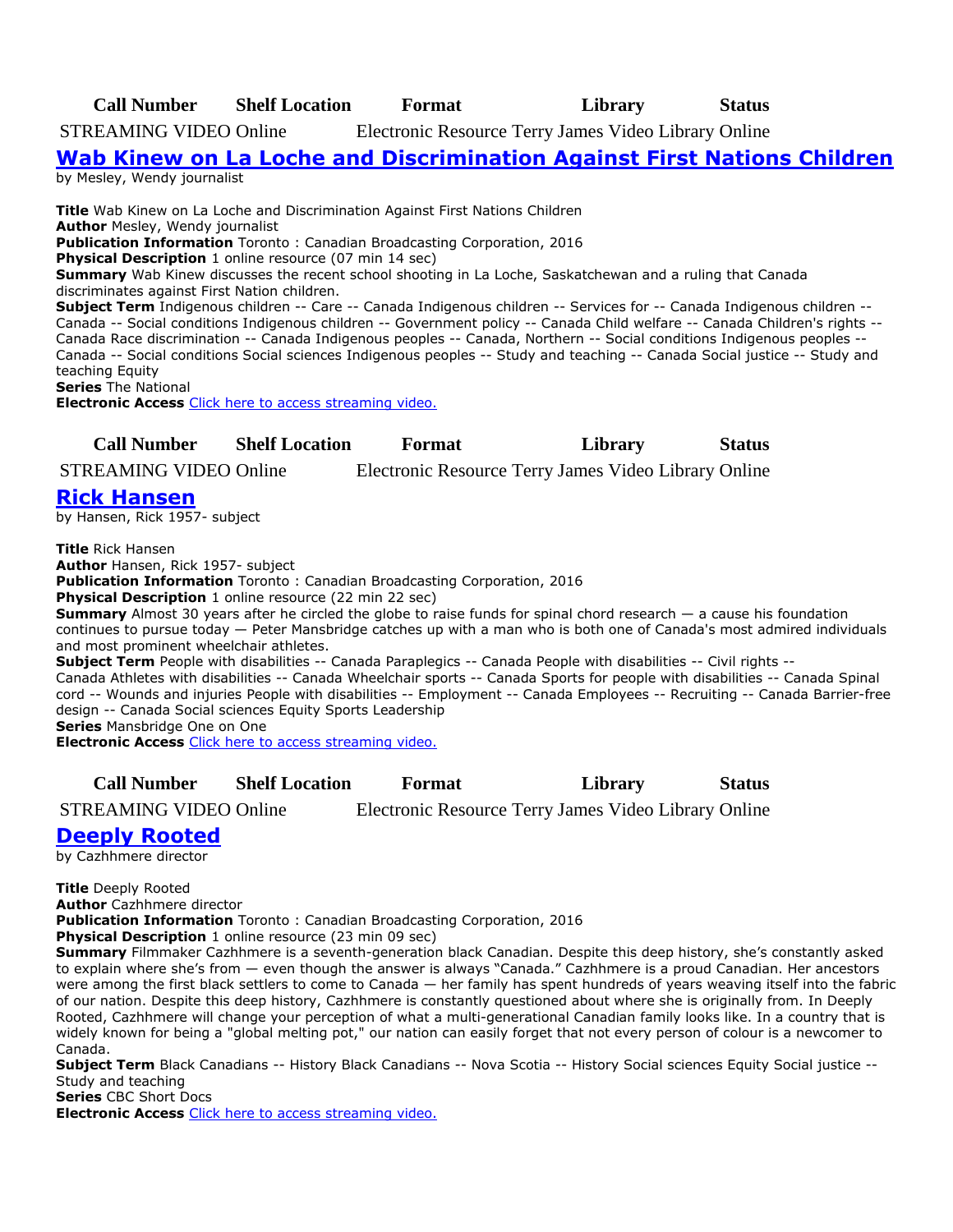**Call Number Shelf Location Format Library Status** STREAMING VIDEO Online Electronic Resource Terry James Video Library Online

# **[Restaurant dress codes : Should dressing sexy be a job requirement? /](https://ug.ent.sirsidynix.net/client/en_CA/TJRtest/search/detailnonmodal/ent:$002f$002fSD_ILS$002f0$002fSD_ILS:307849/email?)  [Speed limits Is faster safer on the highway?](https://ug.ent.sirsidynix.net/client/en_CA/TJRtest/search/detailnonmodal/ent:$002f$002fSD_ILS$002f0$002fSD_ILS:307849/email?)**

by Johnson, Erica host

**Title** Restaurant dress codes : Should dressing sexy be a job requirement? / Speed limits Is faster safer on the highway? **Author** Johnson, Erica host

**Publication Information** Toronto : Canadian Broadcasting Corporation, 2016

**Physical Description** 1 online resource (22 min 11 sec)

**Summary** Restaurant dress codes: Should women have to dress sexy to serve you a sandwich? Charlsie Agro goes undercover to apply for a job serving in popular family restaurants. Along the way, we meet women who as servers have been forced to wear high heels, short skirts, full make-up – and in general a far more sexual dress code – than their male counterparts. Are these dress codes sexist? Some experts say yes. Should women be treated this way at work? We hear from servers who feel they shouldn't have to dress sexy to keep their jobs. - - Speed limits: The speed limit says 100 but your speedometer probably says something else. Marketplace tests the limits on Canadian highways and asks: Is slower really safer? Why Canada seems to be stuck in the slow lane.

**Subject Term** Waitresses -- Uniforms Dress codes in the workplace Restaurants -- Employees -- Legal status, laws, etc. Speed limits -- Canada Roads -- Canada -- Safety measures Traffic safety -- Canada Social sciences Women's studies Equity Law -- Study and teaching Business education Business ethics Marketing Clothing and dress **Series** Marketplace

**Electronic Access** [Click here to access streaming video.](http://curio.ca/en/video/restaurant-dress-codes-should-dressing-sexy-be-a-job-requirement-speed-limits-is-faster-safer-on-the-highway-9657/)

**Call Number Shelf Location Format Library Status**

STREAMING VIDEO Online Electronic Resource Terry James Video Library Online

# **[Are We Racist?](https://ug.ent.sirsidynix.net/client/en_CA/TJRtest/search/detailnonmodal/ent:$002f$002fSD_ILS$002f0$002fSD_ILS:308439/email?)**

by Tomlinson, Asha journalist

**Title** Are We Racist?

**Author** Tomlinson, Asha journalist **Publication Information** Toronto : Canadian Broadcasting Corporation, 2016

**Physical Description** 1 online resource (43 min 27 sec)

**Summary** Looking for a job, shopping, renting an apartment: Does your name or the colour of your face matter? A special one-hour Marketplace investigation looks at consumer racial profiling, blind recruitment and implicit bias. It also puts Canada to the test and the results may surprise you.

**Subject Term** Racism -- Canada Race discrimination -- Canada Social sciences Civics -- Study and teaching Social justice -- Study and teaching Equity Psychology

**Series** Marketplace

**Electronic Access** [Click here to access streaming video.](http://curio.ca/en/video/are-we-racist-9658/)

**Call Number Shelf Location Format Library Status**

STREAMING VIDEO Online Electronic Resource Terry James Video Library Online

# **[The Book of Negroes, Episode 2](https://ug.ent.sirsidynix.net/client/en_CA/TJRtest/search/detailnonmodal/ent:$002f$002fSD_ILS$002f0$002fSD_ILS:308714/email?)**

by Virgo, Clement director

**Title** The Book of Negroes, Episode 2 **Author** Virgo, Clement director **Publication Information** Toronto : Canadian Broadcasting Corporation, 2015 **Physical Description** 1 online resource (43 min 56 sec) **Summary** Aminata, forced to deflect the affections of the two men who own her, adjusts to plantation life in the Carolinas. **Subject Term** Slavery Slaves -- United States African American loyalists Black loyalists -- Canada African American loyalists -- Sierra Leone Antislavery movements -- Great Britain Social sciences World history Political science Social justice -- Study and teaching Equity **Series** The Book of Negroes **Electronic Access** [Click here to access streaming video.](http://curio.ca/en/video/the-book-of-negroes-episode-2-5192/)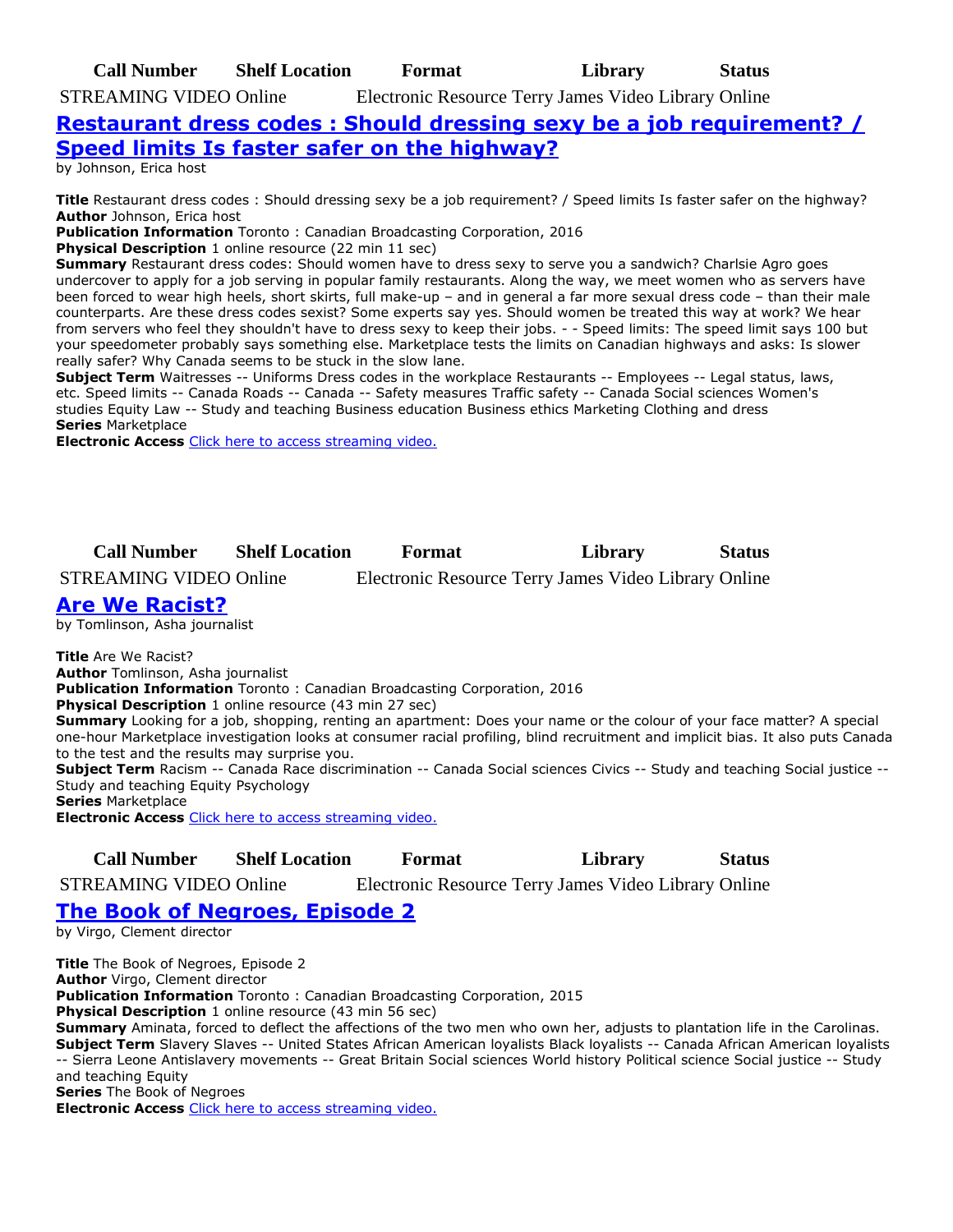**Call Number Shelf Location Format Library Status**

STREAMING VIDEO Online Electronic Resource Terry James Video Library Online

### **[The Book of Negroes, Episode 3](https://ug.ent.sirsidynix.net/client/en_CA/TJRtest/search/detailnonmodal/ent:$002f$002fSD_ILS$002f0$002fSD_ILS:308715/email?)**

by Virgo, Clement director

**Title** The Book of Negroes, Episode 3 **Author** Virgo, Clement director **Publication Information** Toronto : Canadian Broadcasting Corporation, 2015 **Physical Description** 1 online resource (43 min 54 sec) **Summary** When Revolution breaks out in New York, Aminata seizes her chance and escapes to freedom in the haven of Canvas Town. **Subject Term** Slavery Slaves -- United States African American loyalists Black loyalists -- Canada African American loyalists -- Sierra Leone Antislavery movements -- Great Britain Social sciences World history Political science Social justice -- Study and teaching Equity **Series** The Book of Negroes **Electronic Access** [Click here to access streaming video.](http://curio.ca/en/video/the-book-of-negroes-episode-3-5193/)

**Call Number Shelf Location Format Library Status**

STREAMING VIDEO Online Electronic Resource Terry James Video Library Online

# **[The Book of Negroes, Episode 4](https://ug.ent.sirsidynix.net/client/en_CA/TJRtest/search/detailnonmodal/ent:$002f$002fSD_ILS$002f0$002fSD_ILS:308716/email?)**

by Virgo, Clement director

**Title** The Book of Negroes, Episode 4 **Author** Virgo, Clement director **Publication Information** Toronto : Canadian Broadcasting Corporation, 2015 **Physical Description** 1 online resource (43 min 56 sec) **Summary** After British defeat, Aminata registers Black Loyalists in The Book Of Negroes for an escape to freedom in Nova Scotia. **Subject Term** Slavery Slaves -- United States African American loyalists Black loyalists -- Canada African American loyalists -- Sierra Leone Antislavery movements -- Great Britain Social sciences World history Political science Social justice -- Study and teaching Equity **Series** The Book of Negroes **Electronic Access** [Click here to access streaming video.](http://curio.ca/en/video/the-book-of-negroes-episode-4-5291/)

**Call Number Shelf Location Format Library Status** STREAMING VIDEO Online Electronic Resource Terry James Video Library Online

# **[The Book of Negroes, Episode 6](https://ug.ent.sirsidynix.net/client/en_CA/TJRtest/search/detailnonmodal/ent:$002f$002fSD_ILS$002f0$002fSD_ILS:308718/email?)**

by Virgo, Clement director

**Title** The Book of Negroes, Episode 6 **Author** Virgo, Clement director **Publication Information** Toronto : Canadian Broadcasting Corporation, 2015 **Physical Description** 1 online resource (43 min 54 sec) **Summary** Upon their arrival in Africa, Aminata leaves the Loyalists behind to find her way back to her home village of Bayo. **Subject Term** Slavery Slaves -- United States African American loyalists Black loyalists -- Canada African American loyalists -- Sierra Leone Antislavery movements -- Great Britain Social sciences World history Political science Social justice -- Study and teaching Equity **Series** The Book of Negroes **Electronic Access** [Click here to access streaming video.](http://curio.ca/en/video/the-book-of-negroes-episode-6-5293/)

**Call Number Shelf Location Format Library Status**

STREAMING VIDEO Online Electronic Resource Terry James Video Library Online

# **[Our Canada : Are We Racist?. January 2015](https://ug.ent.sirsidynix.net/client/en_CA/TJRtest/search/detailnonmodal/ent:$002f$002fSD_ILS$002f0$002fSD_ILS:313055/email?)**

by Serapio, Michael host

**Title** Our Canada : Are We Racist?. January 2015

**Author** Serapio, Michael host

**Publication Information** Toronto : Canadian Broadcasting Corporation, 2015

**Physical Description** 1 online resource (17 min 49 sec)

**Summary** Many Canadians see their country as safe, clean and equal. But is that third notion really true? Do we actually treat each other the same regardless of skin colour? Duncan McCue sets out to answer the big question: are we racist?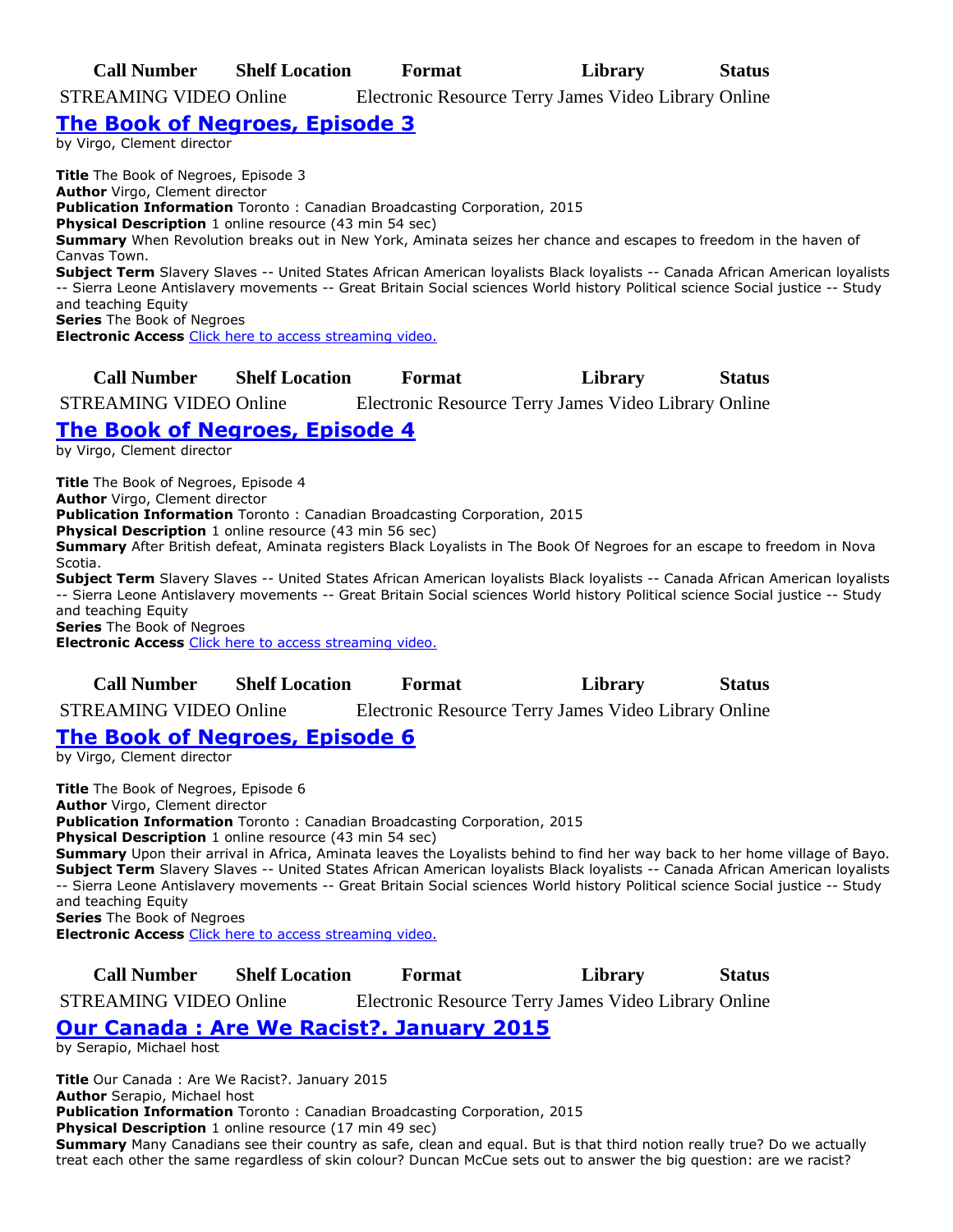**Subject Term** Racism -- Canada Race discrimination -- Canada Social sciences Civics -- Study and teaching Social justice -- Study and teaching Equity Family services Indigenous peoples -- Study and teaching -- Canada Political science **Series** News in Review

**Electronic Access** [Click here to access streaming video.](http://curio.ca/en/video/our-canada-are-we-racist-5208/)

### **Call Number Shelf Location Format Library Status**

STREAMING VIDEO Online Electronic Resource Terry James Video Library Online

# **[The Book of Negroes, Episode 1](https://ug.ent.sirsidynix.net/client/en_CA/TJRtest/search/detailnonmodal/ent:$002f$002fSD_ILS$002f0$002fSD_ILS:308579/email?)**

by Virgo, Clement director

**Title** The Book of Negroes, Episode 1

**Author** Virgo, Clement director **Publication Information** Toronto : Canadian Broadcasting Corporation, 2015

**Physical Description** 1 online resource (43 min 52 sec)

**Summary** Stolen from Africa, 11-year old Aminata Diallo is enslaved and forced to endure a treacherous journey to America. **Subject Term** Slavery Slaves -- United States African American loyalists Black loyalists -- Canada African American loyalists -- Sierra Leone Antislavery movements -- Great Britain Social sciences World history Political science Social justice -- Study and teaching Equity **Series** The Book of Negroes

**Electronic Access** [Click here to access streaming video.](http://curio.ca/en/video/the-book-of-negroes-episode-1-5191/)

| <b>Call Number</b> | <b>Shelf Location</b> | Format | Library | <b>Status</b> |
|--------------------|-----------------------|--------|---------|---------------|

STREAMING VIDEO Online Electronic Resource Terry James Video Library Online

# **[Transforming Gender](https://ug.ent.sirsidynix.net/client/en_CA/TJRtest/search/detailnonmodal/ent:$002f$002fSD_ILS$002f0$002fSD_ILS:308526/email?)**

by De Guerre, Marc director

**Title** Transforming Gender **Author** De Guerre, Marc director **Publication Information** Toronto : Canadian Broadcasting Corporation, 2015

**Physical Description** 1 online resource (44 min 05 sec)

**Summary** The era of transgender enfranchisement is upon us. Through personal stories we pull back the curtain on what it means to be – fundamentally and in your deepest core – in conflict with the gender you were assigned at birth. **Subject Term** Transgender people -- Identity Gender nonconformity Transgender people -- Civil rights Social sciences Social justice -- Study and teaching Equity Psychology Sex instruction Gender studies **Series** Doc Zone

**Electronic Access** [Click here to access streaming video.](http://curio.ca/en/video/transforming-gender-8268/)

**Call Number Shelf Location Format Library Status**

STREAMING VIDEO Online Electronic Resource Terry James Video Library Online

# **[Aboriginal Women's Panel Discussion](https://ug.ent.sirsidynix.net/client/en_CA/TJRtest/search/detailnonmodal/ent:$002f$002fSD_ILS$002f0$002fSD_ILS:308527/email?)**

by McCue, Duncan host

**Title** Aboriginal Women's Panel Discussion

**Author** McCue, Duncan host

**Publication Information** Toronto : Canadian Broadcasting Corporation, 2015

**Physical Description** 1 online resource (59 min 08 sec)

**Summary** This video captures the CBC Vancouver Inspiration Series: Dream Makers, a June 2015 panel event that highlights successful aboriginal women and celebrates the unique experiences that have led them to become leaders in the community. The panel discussion featured four female leaders who shared their stories of how they overcame challenges to achieve success.

**Subject Term** Indigenous women -- Canada Indigenous women -- Canada -- Social conditions Social sciences Indigenous peoples -- Study and teaching -- Canada Women's studies Civics -- Study and teaching Equity Social justice -- Study and teaching Leadership

**Series** CBC News Vancouver

**Electronic Access** [Click here to access streaming video.](http://curio.ca/en/video/aboriginal-womens-panel-discussion-6405/)

**Call Number Shelf Location Format Library Status** STREAMING VIDEO Online Electronic Resource Terry James Video Library Online